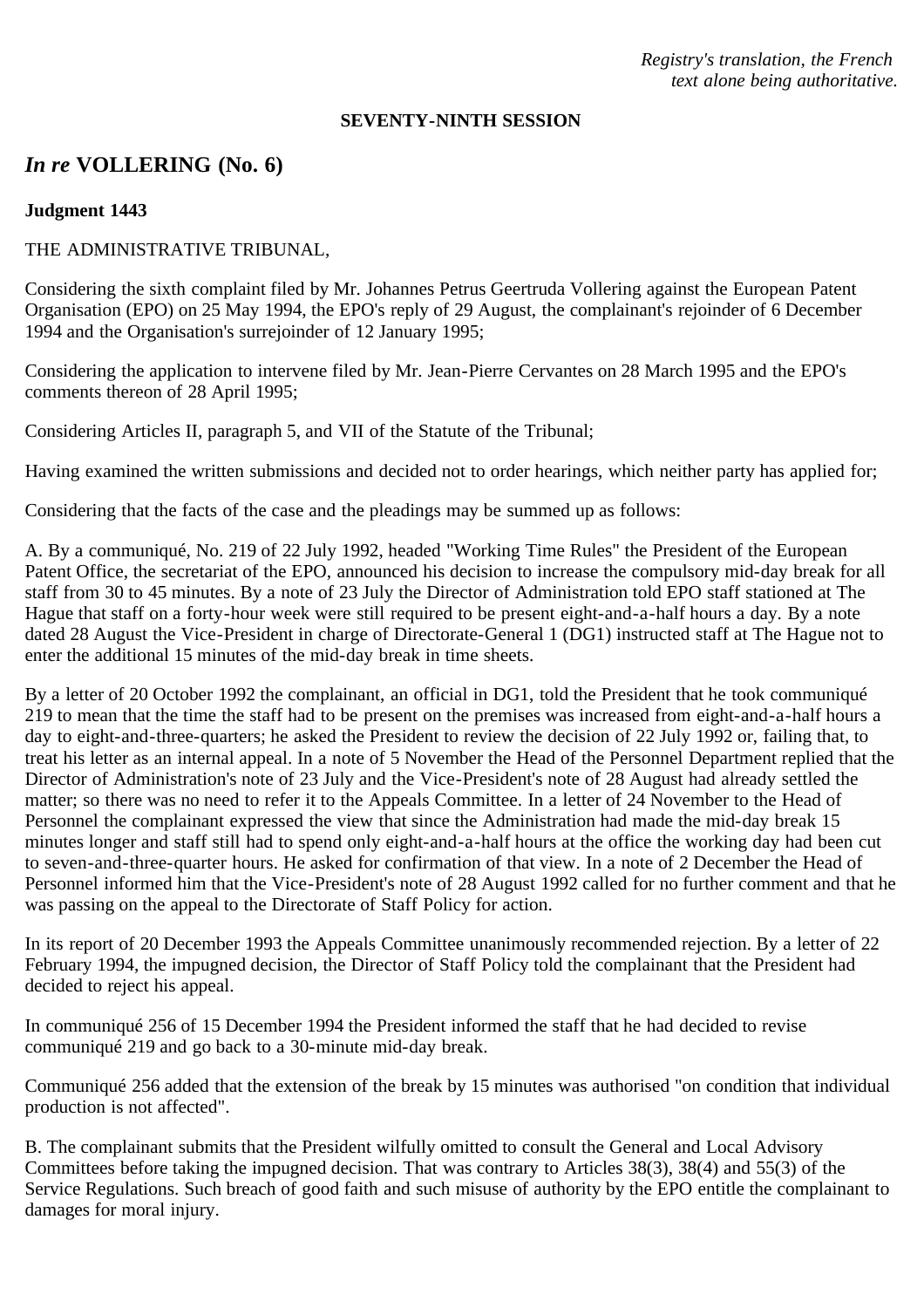He says he got no reply to his request of 24 November 1992. The Organisation left him unsure of his position and refused to explain properly the effects of the challenged decision. It thereby impaired his right to a hearing, failed to comply with its duty to inform the staff and acted in breach of due process.

He objects to the consequences of reducing hours of work from eight to seven-and-three-quarters a day. He reckons that the EPO imposed a 3.2 per cent rise in productivity inasmuch as targets remained the same despite the reduction in working time. Since he needs as much time as before to reach his target, he now has to spend fortythree-and-three-quarter hours a week at the office. What is more, the decision to lengthen the mid-day break and the Vice-President's instructions of 28 August 1992 not to enter the 15 additional minutes in time sheets forced him to make misrepresentations. The Director of Administration's note of 23 July 1992 requiring him to spend eightand-a-half hours a day at the office unduly restricted his freedom to go elsewhere during the break.

He objects to the recommendation of the Appeals Committee, whose reasoning, he submits, is mistaken and incomplete.

He seeks the quashing of the President's decision to extend the mid-day break by 15 minutes and wants the Tribunal to declare the EPO liable for (1) upsetting the "legal stability" of his position by its breach of Articles 38 "and/or" 55(3) of the Service Regulations; (2) the breach of good faith and misuse of authority in its failure to comply with Articles 38 "and/or" 55(3); (3) the breach of good faith and of due process in its refusal to give him clear information on his working conditions; (4) the breach of his right to a hearing in its implied refusal to discuss the consequences of the challenged decision; (5) the confusion caused by the measure and the order not to record the break; and (6) flaws in the internal appeals procedure. He seeks 35,000 guilders in moral damages and additional annual leave by way of compensation for time lost on account of the longer break. He wants the Tribunal to cancel his obligation to be present eight-and- a-half hours a day at the office and to award him 10,000 guilders in material and moral damages for the restriction on his freedom. He claims 10,000 guilders in costs.

C. In its reply the EPO submits that the complaint is plainly irreceivable "for lack of purpose" and in any event devoid of merit. Besides his claims are receivable only insofar as he has exhausted the available means of resisting the challenged measure. The Organisation invites the Tribunal to declare the complaint an abuse of the right to appeal.

Its pleas on the merits are subsidiary. It submits that there was no reason to consult the General or Local Advisory Committees on what was a mere rescheduling of hours of work in recognition of common practice.

It did not deny the complainant information on the effects of the measure. The Head of the Personnel Department himself twice explained things to him and told him that communiqué 219 did not change the amount of time he was to spend at the office. Besides, he had the opportunity to make his case in the internal appeal proceedings.

The working day is still eight hours. The EPO may set the same standards of productivity as before, even though the complainant's claims are on that score irreceivable. He may forgo one of the two daily 15-minute breaks if he thinks he must in order to keep up his output.

There is plainly no need to enter the 15 additional minutes in time sheets since on the President's authority they count as working time. As for being "present" at the Office, the complainant seems to have misunderstood the communiqué: there was never any question of restricting his freedom of movement during the mid-day break.

The EPO is not liable for the views of the Appeals Committee, which is an autonomous body.

D. In his rejoinder the complainant enlarges on his pleas. He alleges that the practice of a 45-minute break, however common, cannot lay any obligation on the staff as a whole. The President is responsible for ensuring that the Appeals Committee conducts its business properly.

He wants the Tribunal to order the EPO to pay him a further 5,000 guilders in damages for discriminatory treatment since he has to go on working during the 15-minute breaks in order to make up for the extended mid-day break and his bigger workload. He cannot exercise his right to a 45-minute break, unlike others who were already taking such a break and who fare better for the change.

E. In its surrejoinder the EPO presses its pleas. On receivability it points out that the complainant said nothing in his internal appeal of the connection between the longer break and productivity. The new claim in his rejoinder is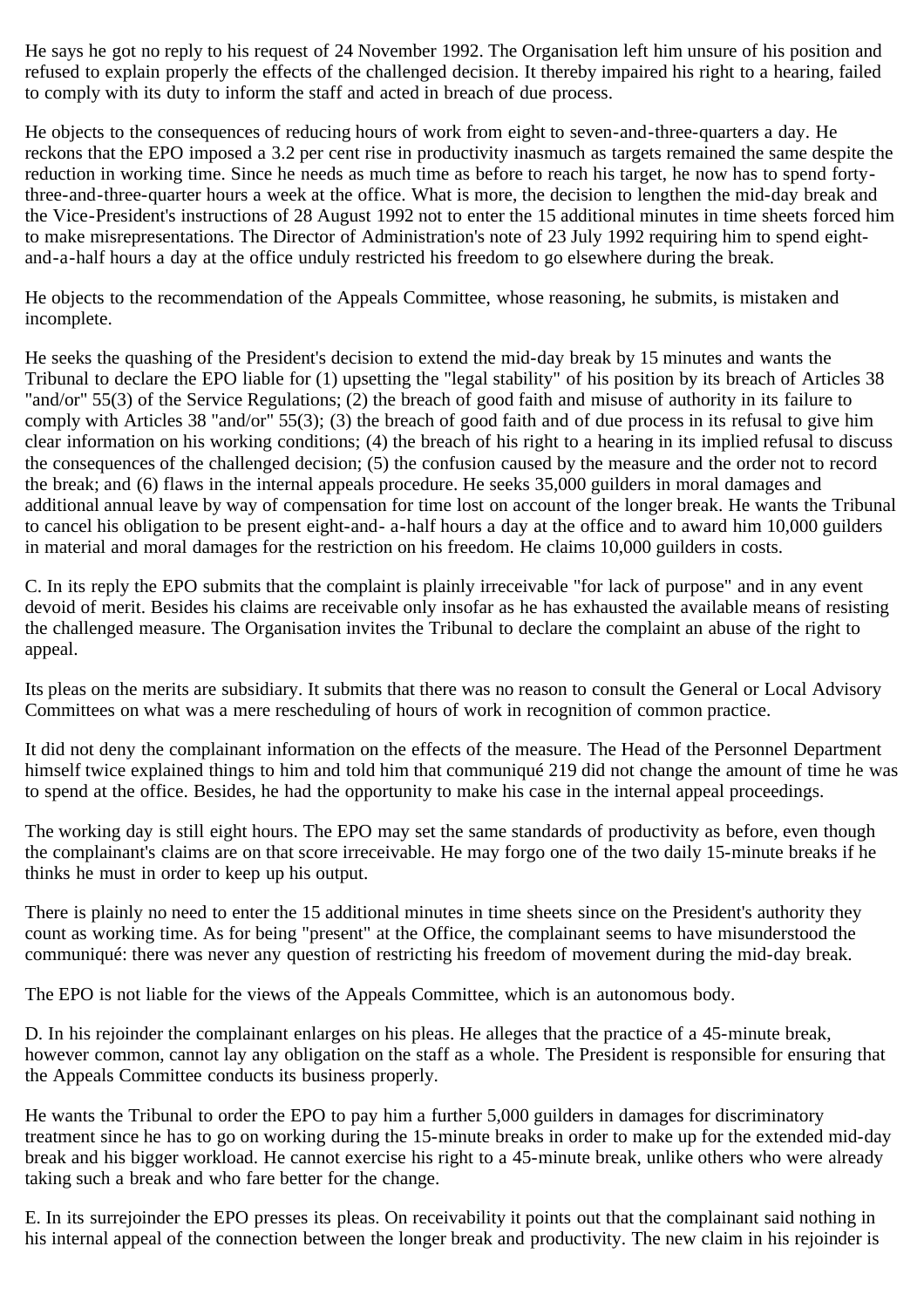irreceivable and unsound. The President announced in communiqué 256 of 15 December 1994 his decision to amend communiqué 219 because he had to put an end to the "questions" it had raised, even though it had merely endorsed the conclusions of a working party which included staff representatives.

# CONSIDERATIONS:

1. Like another dispute on which the Tribunal rules this day (Judgment 1442, in re Rosé) this dispute arises from changes the President of the European Patent Office made in the schedule of work for, among others, staff at its Directorate- General 1 (DG1) at The Hague. According to the rules of 5 November 1981 on working hours in DG1 "there shall be a lunch break between 11.30 and 14.00 of at least 30 minutes for staff members with a forty-hour working week and at least 45 minutes for all others". So as to improve working conditions, and after "a thorough discussion in the Presidential Committee", the President decided, among other things, to lengthen the compulsory mid-day break from 30 to 45 minutes and to authorise another two 15-minute breaks each day. He announced his decision in communiqué 219 of 22 July 1992, which explained that the longer mid-day break should "go some way towards meeting the demand for a reduction in working hours" and would officially recognise "what is largely general practice within the Office". A note dated 23 July 1992 informed staff at The Hague that the time they were required to be present was still eight-and-a-half hours a day for those on a forty-hour week. In other words, the longer break did not require any longer presence on EPO premises.

2. The complainant, an employee who was affected by the changes, wrote to the President on 20 October 1992 to say that for him communiqué 219 meant "an extension of my daily presence in the Office from 8 1/2 hours to 8 3/4 hours". He accordingly asked the President to withdraw his decision or else treat his request as an internal appeal. In a reply dated 5 November the Head of the Personnel Department said that the note of 23 July made it plain that his presence at the office was still required for eight-and-a-half hours a day, that the Administration had met his request and that the matter need not go to the Appeals Committee unless he pressed it. In a letter of 24 November 1992 he sought further explanations and clarification. He got a summary reply dated 2 December from the Head of Personnel, who just passed his internal appeal of 20 October on to the Directorate for Staff Policy. The Directorate put it to the Appeals Committee on 8 December 1992. The Committee unanimously recommended rejecting his claims and the President did so by a decision of 22 February 1994, which he is impugning.

3. Some of the complainant's great many procedural and substantive objections to communiqué 219 concur with claims and pleas from other staff whose appeals also went to the Appeals Committee. As the EPO observes, the material issues of this complaint are determined by the thrust of the decision he was challenging in his internal appeal. What he was challenging at the outset was the lawfulness of communiqué 219 on the grounds that it increased the amount of time he had to spend at the office every day. The Tribunal is satisfied on the evidence, and holds in Judgment 1442, that the amount of time to be spent at the office was always eight-and-a-half hours a day and that the decisions taken in July 1992 did not alter that. Indeed that is just what the EPO said in its note of 23 July 1992, which the complainant thought irrelevant.

4. So his internal appeal of 20 October 1992 disclosed no cause of action, and neither did his objections to the decision which the Head of Personnel took on 5 November 1992 by reference to the note of 23 July 1992. Since the complainant may not put wider claims to the Tribunal than in the internal appeal, and since the impugned decision of 22 February 1994 merely rejected his appeal of 20 October 1992, he has no cause of action. His complaint is therefore irreceivable.

5. He accordingly fails in his claims, set out above under B and D, to damages under several heads, including the claims that he rests on flaws he mistakenly alleges in the appeal proceedings.

6. The Organisation asks the Tribunal to declare his complaint to be an obvious abuse of the right to appeal, though it does not make any formal counterclaim. The EPO is mistaken. All that the complainant did was exercise his right to appeal; communiqué 219 was, as Judgment 1442 observes, so vague as to prompt many internal appeals, and, however they fared, they were quite understandable.

7. The application to intervene, though receivable, must also fail.

DECISION:

For the above reasons,